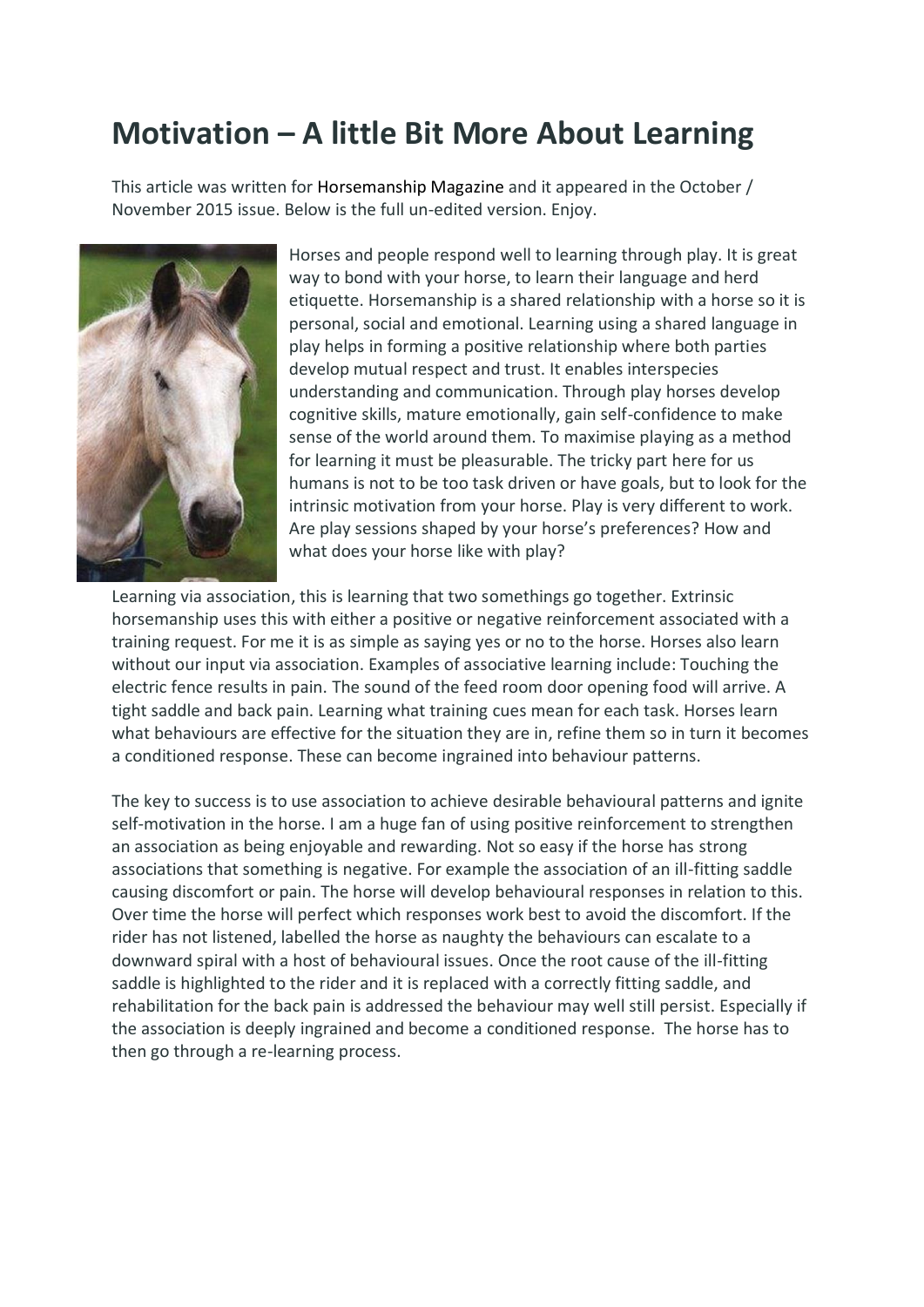Sensitization and habituation are two other learning tools in extrinsic motivation in horsemanship. We are either shaping our horse to be more sensitive or helping our horse to be desensitized. Here is an example from one of my clients Estelle: "Myself and my horse Simba were stuck in a rut where we were both demotivated with me constantly having to nag him and work really hard to get him moving forward. Additionally we both hated schooling and avoided it like the plague. He was fed up, unwilling and getting little enjoyment out of our hacks." Estelle had inadvertently desensitized Simba to the leg aids. The leg aids were no more than background noise. The leg aid had lost its meaning and Estelle was using spurs and more pressure to get the job done. Yes she had asked correctly,

yes the horse understood, yes he can feel a fly land on his skin. Firstly we removed the spurs and I taught Estelle to ration her leg aids and to be soft. She was encouraged to only ask once and then react with either yes when he responded correctly or no when he chose to ignore the leg aid. Yes was a positive reinforcement a reward. No was a negative reinforcement. For no I got her to use low grade irritation, like an annoying fly until he gave her a try to which she was to stop the irritation immediately and reward generously. A bit like when you get in a car and drive off without putting on your seat belt there is an annoying pinging sound that only goes quiet when you put your belt on. By association of positive and negative



extrinsic motivation the horse learnt to be sensitive to the leg.

The end result in Estelle's words: "Oh how things have changed! Vicki has revamped my attitude and riding completely resulting in a horse that now strides out, ears forward, takes an interest in everything that's going on. And all with the minimum amount of effort from me, no more tired legs and red face. Even in the school he is willing, anticipating the next request from me and genuinely trying with anything new that is put his way, I may even try a dressage test at some point, something I would never even have considered. On hacks his schoolwork really comes through, I think he knows how amazing he looks so likes to show off - that's the only conclusion I can come to because I don't even ask, he just offers. Minimum effort, maximum results and a very happy pony!"

Here is an example of how we may use habituation. When preparing a young horse to be ridden I habituate the horse to the equipment that will be used. For example a saddle cloth: Firstly letting the horse examine the saddle cloth, letting the horse touch it, then touching the horse with it, rubbing him with it, and placing it on his back for longer periods of time. This is to desensitize the horse, so it is comfortable, relaxed and I have permission to use the saddle cloth.

Making safe mistakes is another method we can tap into for learning. Many people I meet are keen to not allow their horse to make mistakes, so they micromanage their horse. The down side to micromanagement is the horse doesn't learn for itself. Safe mistakes are a great learning tool. In horsemanship it is our responsibility to ensure our own safety and that of our horse. So when using learning by mistakes it is essential the mistake will not cause harm. Never punish a mistake, allow your horse to cognitively process the mistake